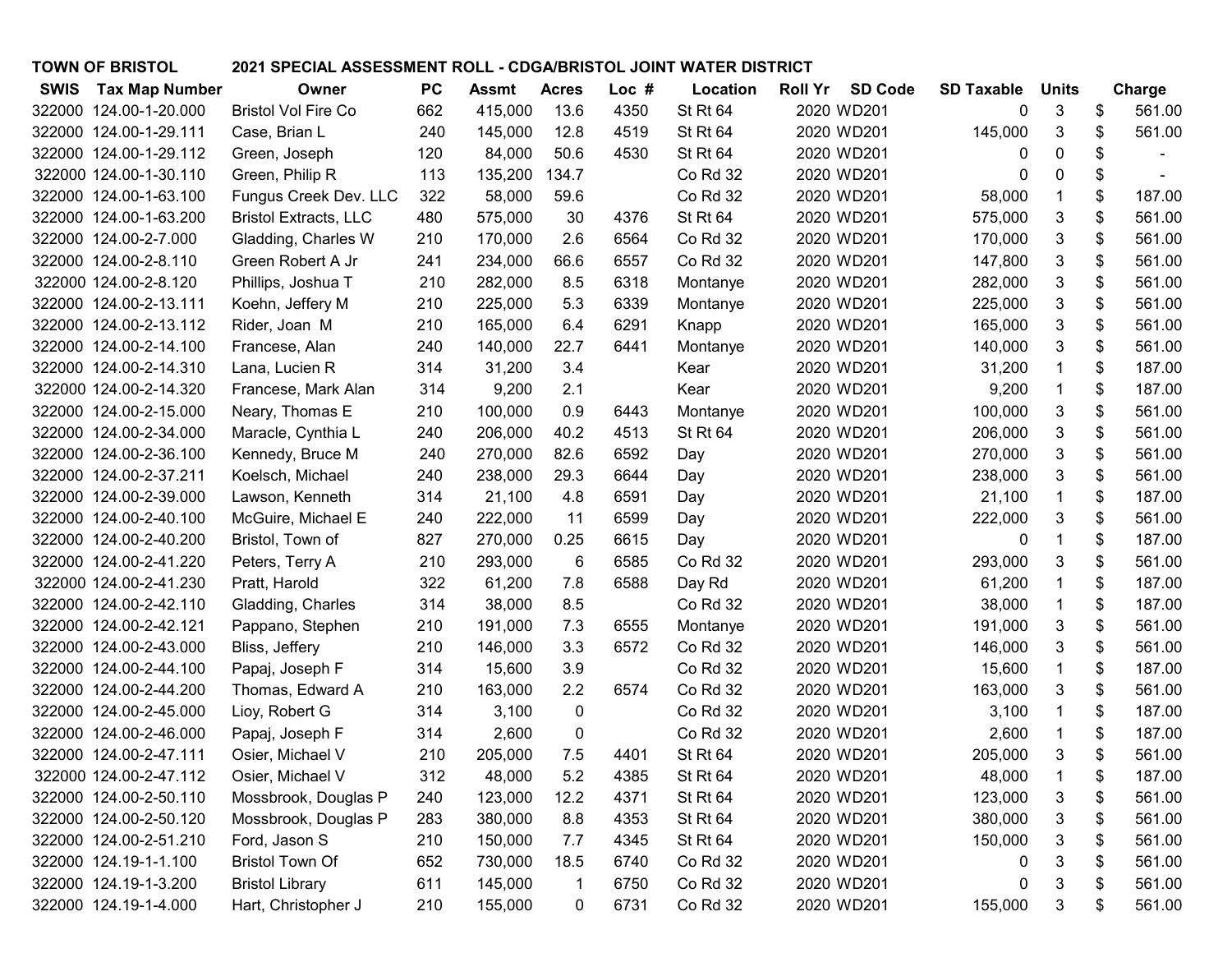| <b>TOWN OF BRISTOL</b><br>2021 SPECIAL ASSESSMENT ROLL - CDGA/BRISTOL JOINT WATER DISTRICT |                                   |           |                    |              |       |                 |                                  |                   |              |              |
|--------------------------------------------------------------------------------------------|-----------------------------------|-----------|--------------------|--------------|-------|-----------------|----------------------------------|-------------------|--------------|--------------|
| <b>SWIS</b><br><b>Tax Map Number</b>                                                       | Owner                             | <b>PC</b> | <b>Assmt</b> Acres |              | Loc # | Location        | <b>Roll Yr</b><br><b>SD Code</b> | <b>SD Taxable</b> | <b>Units</b> | Charge       |
| 322000 124.19-1-5.000                                                                      | Rogers, Joann L                   | 210       | 103,000            | 0            | 6719  | Co Rd 32        | 2020 WD201                       | 103,000           | 3            | \$<br>561.00 |
| 322000 124.19-1-6.100                                                                      | Dillman, Steven C                 | 210       | 150,000            | 2.2          | 6701  | Co Rd 32        | 2020 WD201                       | 150,000           | 3            | \$<br>561.00 |
| 322000 124.19-1-6.200                                                                      | Tones, Roger                      | 210       | 174,000            | 3.8          | 6709  | Co Rd 32        | 2020 WD201                       | 174,000           | 3            | \$<br>561.00 |
| 322000 124.19-1-7.000                                                                      | West, Daniel L                    | 210       | 82,000             | 0.2          | 4504  | St Rt 64        | 2020 WD201                       | 82,000            | 3            | \$<br>561.00 |
| 322000 124.19-1-8.000                                                                      | Dunn, Alfred                      | 210       | 99,000             | 0            | 4506  | St Rt 64        | 2020 WD201                       | 99,000            | 3            | \$<br>561.00 |
| 322000 124.19-1-9.000                                                                      | Mordini, Sheryl                   | 283       | 385,000            | 0            | 4508  | St Rt 64        | 2020 WD201                       | 385,000           | 3            | \$<br>561.00 |
| 322000 124.19-1-10.000                                                                     | Herberle Craig R                  | 210       | 112,000            | 9.3          | 4510  | St Rt 64        | 2020 WD201                       | 112,000           | 3            | \$<br>561.00 |
| 322000 124.19-1-11.000                                                                     | Holton Richard M                  | 210       | 115,000            | 0            | 4514  | St Rt 64        | 2020 WD201                       | 115,000           | 3            | \$<br>561.00 |
| 322000 124.19-1-12.100                                                                     | Litsche, Mildred E                | 210       | 120,000            | 0.8          | 4516  | St Rt 64        | 2020 WD201                       | 120,000           | 3            | \$<br>561.00 |
| 322000 124.19-1-13.110                                                                     | Hicks, Edward C Jr                | 210       | 117,000            | 0            | 4518  | St Rt 64        | 2020 WD201                       | 117,000           | 3            | \$<br>561.00 |
| 322000 124.19-1-14.110                                                                     | Dandy 73 Bristol, LLC             | 331       | 42,000             | 4.4          |       | Co Rd 32        | 2020 WD201                       | 42,000            | 1            | \$<br>187.00 |
| 322000 124.19-1-14.120                                                                     | DiBella, Ernest J                 | 331       | 50,000             | 3.1          |       | <b>St Rt 64</b> | 2020 WD201                       | 50,000            | $\mathbf{1}$ | \$<br>187.00 |
| 322000 124.19-1-14.200                                                                     | Dandy 73 Bristol, LLC             | 486       | 330,000            | 1.4          | 6702  | Co Rd 32        | 2020 WD201                       | 330,000           | 3            | \$<br>561.00 |
| 322000 124.19-2-1.111                                                                      | Marble, Harrison W                | 312       | 22,000             | 0.9          |       | <b>St Rt 64</b> | 2020 WD201                       | 22,000            | $\mathbf{1}$ | \$<br>187.00 |
| 322000 124.19-2-3.000                                                                      | Duerr, William                    | 210       | 86,000             | $\mathbf{0}$ | 4407  | St Rt 64        | 2020 WD201                       | 86,000            | 3            | \$<br>561.00 |
| 322000 124.19-2-4.000                                                                      | Duerr, William                    | 323       | 6,500              | 0.6          |       | St Rt 64        | 2020 WD201                       | 6,500             | 1            | \$<br>187.00 |
| 322000 124.19-2-5.000                                                                      | <b>Bristol Center Cemetery</b>    | 695       | 8,000              | 0            |       | <b>St Rt 64</b> | 2020 WD201                       | 0                 | 0            | \$           |
| 322000 124.19-2-6.100                                                                      | Filiey, Elsa H                    | 210       | 105,000            | 1.2          | 4477  | <b>St Rt 64</b> | 2020 WD201                       | 105,000           | 3            | \$<br>561.00 |
| 322000 124.19-2-6.200                                                                      | Weitzel, Clifford                 | 314       | 900                | 0.34         |       | Co Rd 32        | 2020 WD201                       | 900               | 1            | \$<br>187.00 |
| 322000 124.19-2-7.000                                                                      | Parrish, Harold F                 | 210       | 110,000            | 0            | 4475  | St Rt 64        | 2020 WD201                       | 110,000           | 3            | \$<br>561.00 |
| 322000 124.19-2-8.000                                                                      | <b>Bristol Historical Society</b> | 681       | 85,000             | 0            | 4471  | St Rt 64        | 2020 WD201                       | 0                 | 3            | \$<br>561.00 |
| 322000 124.19-2-9.100                                                                      | Makowski, Mitchell A              | 484       | 40,000             | 0            | 4470  | St Rt 64        | 2020 WD201                       | 40,000            | $\mathbf 1$  | \$<br>187.00 |
| 322000 124.19-2-12.000                                                                     | Kolady, Lisa                      | 210       | 123,000            | 0            | 4492  | St Rt 64        | 2020 WD201                       | 123,000           | 3            | \$<br>561.00 |
| 322000 124.19-2-13.000                                                                     | Inglsby, Mary Ellen               | 210       | 105,000            | 0            | 4496  | St Rt 64        | 2020 WD201                       | 105,000           | 3            | \$<br>561.00 |
| 322000 124.19-2-14.000                                                                     | Mehlenbacher, Gene T              | 210       | 106,000            | 0            | 4481  | St Rt 64        | 2020 WD201                       | 106,000           | 3            | \$<br>561.00 |
| 322000 124.19-2-15.000                                                                     | Cotter, William H                 | 210       | 65,000             | 0            | 4497  | St Rt 64        | 2020 WD201                       | 65,000            | 3            | \$<br>561.00 |
| 322000 124.19-2-16.000                                                                     | Baudry, Kim A                     | 210       | 95,000             | 0            | 4499  | <b>St Rt 64</b> | 2020 WD201                       | 95,000            | 3            | \$<br>561.00 |
| 322000 124.19-2-17.100                                                                     | Peaks Properties II, Inc.         | 421       | 175,000            | 0            | 4503  | St Rt 64        | 2020 WD201                       | 175,000           | 3            | \$<br>561.00 |
| 322000 124.19-2-18.000                                                                     | Thomas, Edith LE                  | 210       | 145,000            | 1.8          | 4505  | St Rt 64        | 2020 WD201                       | 145,000           | 3            | \$<br>561.00 |
| 322000 124.19-2-19.000                                                                     | Thompson, Ryan                    | 210       | 98,000             | 0            | 4507  | St Rt 64        | 2020 WD201                       | 98,000            | 3            | \$<br>561.00 |
| 322000 124.19-2-20.000                                                                     | Stoddard, Howard F Jr             | 210       | 83,000             | 0            | 4509  | St Rt 64        | 2020 WD201                       | 83,000            |              | 561.00       |
| 322000 124.19-2-21.000                                                                     | Bontempo, Vincent                 | 210       | 91,000             | 0            | 4511  | St Rt 64        | 2020 WD201                       | 91,000            | 3            | \$<br>561.00 |
| 322000 124.19-2-22.000                                                                     | McKinney, Robert                  | 210       | 65,000             | 0.9          | 4515  | <b>St Rt 64</b> | 2020 WD201                       | 65,000            | 3            | \$<br>561.00 |
| 322000 124.19-2-23.000                                                                     | Mueller, Ashley A                 | 210       | 105,000            | 0            | 4517  | St Rt 64        | 2020 WD201                       | 105,000           | 3            | \$<br>561.00 |
| 322000 124.19-2-31.000                                                                     | Johnson Millard Tomb &            | 695       | 4,000              | 0            |       | Co Rd 32        | 2020 WD201                       | 0                 | 0            |              |
| 322000 138.00-1-3.110                                                                      | Rogers, Guy                       | 241       | 400,000            | 70.6         | 4822  | St Rt 64        | 2020 WD201                       | 400,000           | 3            | \$<br>561.00 |
| 322000 138.00-1-3.120                                                                      | Malotte, William B                | 210       | 135,000            | 1.9          | 4808  | St Rt 64        | 2020 WD201                       | 135,000           | 3            | \$<br>561.00 |
| 322000 138.00-1-3.130                                                                      | Malotte, William B                | 312       | 33,000             | 3.8          | 4802  | <b>St Rt 64</b> | 2020 WD201                       | 33,000            | 1            | \$<br>187.00 |